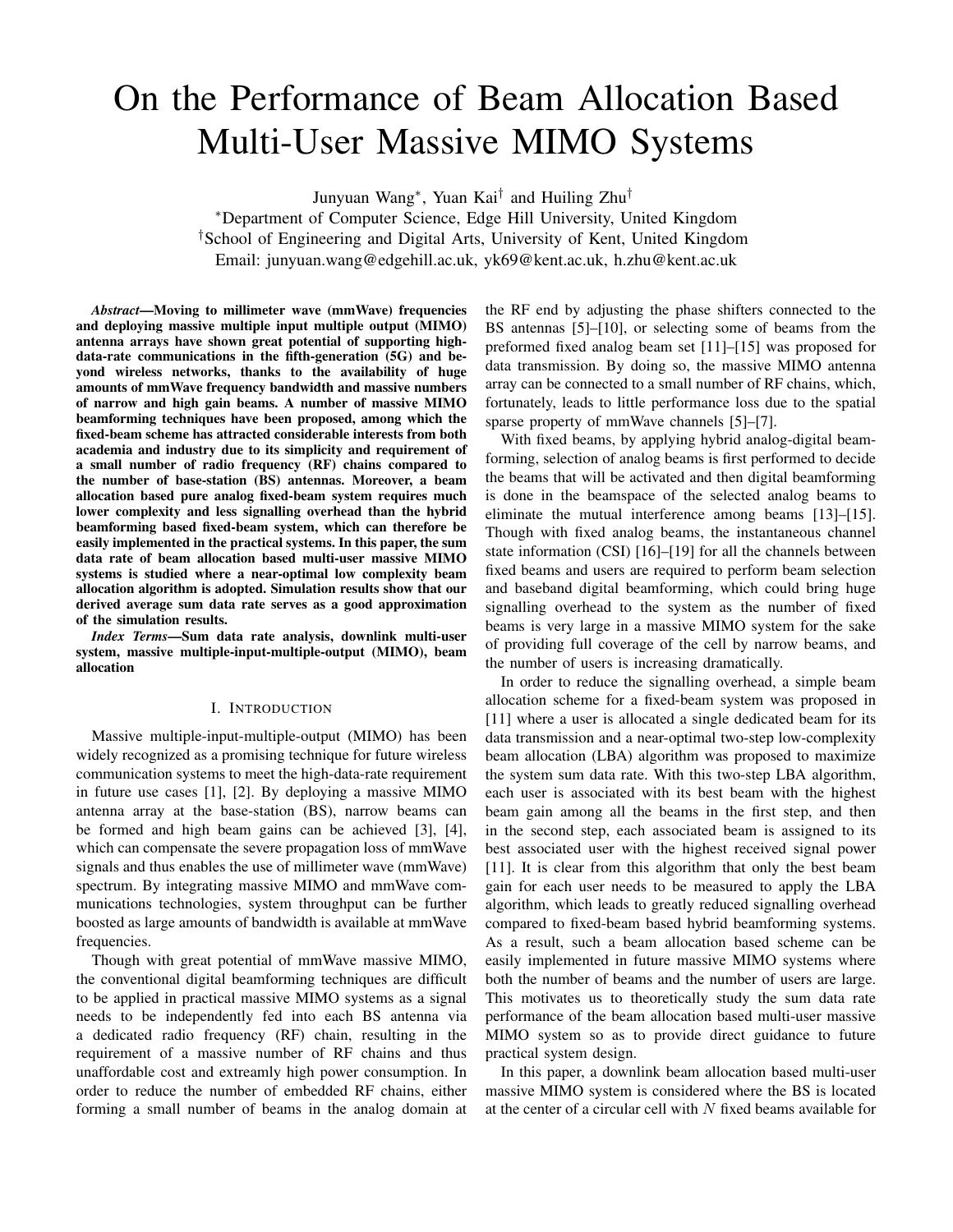

Fig. 1. Block diagram of a downlink fixed-beam based multi-user massive MIMO system with beam allocation. "x" represents a user. A user is allocated the beam in the same color.

data transmission, and  $K$  users are randomly distributed in the cell. In order to study the sum data rate performance, the LBA algorithm proposed in [11] is employed in this paper. Since the fixed analog beams are directional, the beam gains seen by a user vary with its location. As a consequence, the beam allocation result closely depends on the user layout, leading to varying sum data rate as users move. Therefore, to study the sum data rate performance of the system, the average sum data rate over the locations of all the  $K$  users, is studied in this paper. By ignoring the non-dominant interfering beams, the average sum data rate is derived as an explicit expression of the number of users  $K$  and the number of beams  $N$ , which is verified by simulations.

The remainder of this paper is organized as follows. Section II introduces the system model and the beam allocation algorithm. The average sum data rate is analyzed in Section III, followed by the simulation results provided in Section IV. Finally, Section V concludes this paper.

Throughout this paper,  $\mathbb{E}[\cdot]$  denotes the expectation operator. |X| denotes the cardinality of set X.  $\binom{n}{k}$  is a binomial coefficient denoting the number of ways to choose an unordered subset of  $k$  elements form a fixed set of  $n$  elements.

#### II. SYSTEM MODEL AND BEAM ALLOCATION

The downlink transmission of a fixed-beam based multi-user massive MIMO system is considered as shown in Fig. 1. A fixed-beam base station (BS) antenna array is assumed to be located at the center of a circular cell, which consists of N identical isotropic antenna elements that are linearly arranged and equally spaced at half wavelength of the propogation frequency. A Butler network [20] is assumed to be applied in the system at the RF end to form  $N$  fixed beams. There are  $K$  users uniformly distributed within the cell, each of which is equipped with a single antenna. The set of users is denoted by K with  $|\mathcal{K}| = K$ , and the set of fixed beams is denoted by  $\beta$ with  $|\mathcal{B}| = N$ . By applying the Butler network to form fixed beams, the directivity, i.e., beam gain, of any beam  $n \in \mathcal{B}$ 

with respect to an angle of departure (AoD)  $\theta$  is given in [11] as

$$
D_n(\theta) = \frac{\sin^2(0.5N\pi\cos\theta - \beta_n)}{N\sin^2(0.5\pi\cos\theta - \frac{1}{N}\beta_n)},
$$
(1)

with

$$
\beta_n = \left(-\frac{N+1}{2} + n\right)\pi.
$$
 (2)

For any user  $k \in \mathcal{K}$  located at  $\mathbf{r}_k = (\rho_k, \theta_k)$ , the AoD of the signal transmitted to user k is  $\theta_k$  as shown in Fig. 1, by assuming a line-of-sight (LoS) channel at millimeter-wave (mmWave) frequencies.

For a fixed-beam based multi-user massive MIMO system with beam allocation, the data for a user is tranmitted via its allocated beam. In a massive MIMO system, since the number of beams  $N$  is much larger than the number of users  $K$ , only a number of beams will be turned on. Let  $\mathcal{B}_s$  denote the set of active beams with  $|\mathcal{B}_s| = N_s$ . By performing a beam allocation algorithm, which user is allocated which beam is determined. Then the data signal of a user is fed into the corresponding beam port via a switch to activate its allocated beam for transmission, as illustrated in Fig. 1.

With the aim of maximizing the sum data rate of the massive MIMO system, a near-optimal low-complexity beam allocation (LBA) algorithm was developed in [11]. Specifically, by adopting the LBA algorithm, a user is firstly associated with its best beam with the highest directivity, and then an associated beam is allocated to its best user with the highest received signal power. Let beam  $n_k^{(1)} \in \mathcal{B}_s$  be the beam allocated to user  $k$ . With the LBA algorithm, since a user  $k$  is served by its best beam having the highest directivity, the index of the beam allocated to user k,  $n_k^{(1)}$  $\binom{1}{k}$ , is given by

$$
n_k^{(1)} = \arg\max_{n \in \mathcal{B}} D_n(\theta_k).
$$
 (3)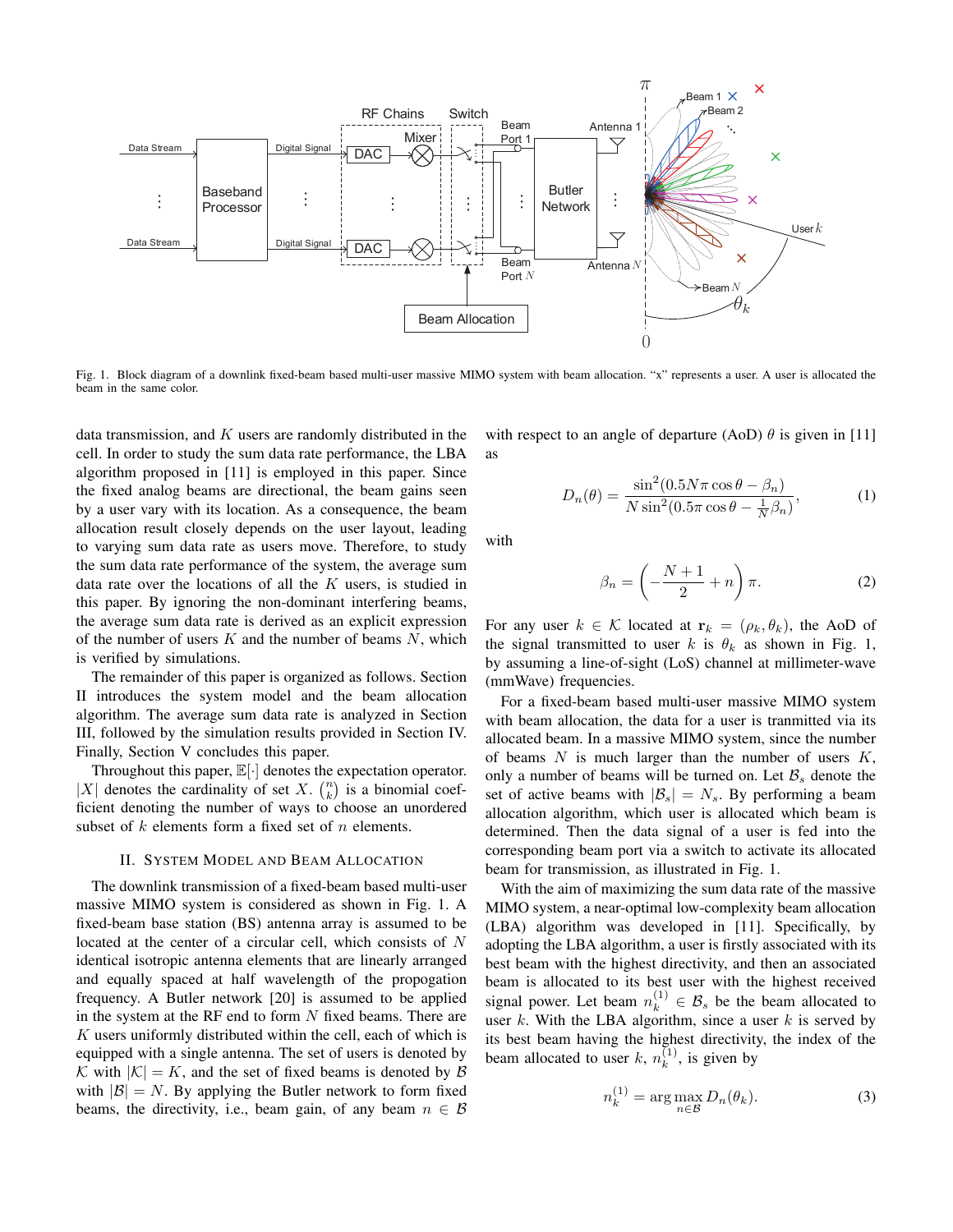The power of the desired signal received at user  $k$  is then A. Received SINR  $\mu_k$ obtained as

$$
P_k = p_{n_k^{(1)}} \cdot D_{n_k^{(1)}}(\theta_k) \cdot \rho_k^{-\alpha}, \tag{4}
$$

where  $p_{n_k^{(1)}}$  denotes the power allocated to beam  $n_k^{(1)}$ transmission.  $\rho_k$  is the access distance from user k to the BS,  $\binom{1}{k}$  for data and  $\alpha$  denotes the path-loss exponent. Let  $P_t$  denote the total transmit power at the BS, which is assumed to be equally allocated to the active beams. Then the transmit power on any beam  $n_k^{(1)} \in \mathcal{B}_s$  is

$$
p_{n_k^{(1)}} = \frac{P_t}{N_s}.\tag{5}
$$

By assuming that the total system bandwidth is normalized to unity, the achievable sum data rate of the system can be presented as

$$
R_s = \sum_{n_k^{(1)} \in \mathcal{B}_s} R_k = \sum_{n_k^{(1)} \in \mathcal{B}_s} \log_2 (1 + \mu_k), \tag{6}
$$

where  $R_k$  denotes the achievable data rate of users  $k$  and

$$
\mu_k = \frac{P_k}{\sigma_0^2 + I_k},\tag{7}
$$

denotes the received single-to-interference-plus-noise ratio (SINR) of user k.  $\sigma_0^2$  denotes the variance of the additive white Gaussian noise (AWGN), i.e., noise power.  $I_k$  denotes the power of user  $k$ 's inter-beam interference, which can be easily obtained as

$$
I_k = \sum_{n_j^{(1)} \in \mathcal{B}_s, n_j^{(1)} \neq n_k^{(1)}} p_{n_j^{(1)}} \cdot D_{n_j^{(1)}}(\theta_k) \cdot \rho_k^{-\alpha}.
$$
 (8)

It is obvious from  $(4)$  and  $(6)$ – $(8)$  that the achievable sum data rate is determined by the beam allocation result which varies with the locations of users. In order to evaluate the performance from the system's persepctive, in this paper, we are interested in the average achievable sum data rate [21], [22], i.e., the achievable sum data rate averaged over all the possible locations of users, defined as

$$
\bar{R}_s \triangleq \mathbb{E}_{\{\mathbf{r}_k\}_{k \in \mathcal{K}}} [R_s]. \tag{9}
$$

#### III. AVERAGE SUM DATA RATE ANALYSIS

In this section, the average sum data rate of beam allocation based massive MIMO systems will be analysed. Let us first have a look at the received SINR at user  $k$ ,  $\mu_k$ .

By combining (4)–(5) and (7)–(8), the received SINR  $\mu_k$ for user  $k$  can be obtained as

$$
\mu_k = \frac{\frac{P_t}{N_s} D_{n_k^{(1)}}(\theta_k) \rho_k^{-\alpha}}{\sigma_0^2 + \sum_{n_j^{(1)} \in \mathcal{B}_s, n_j^{(1)} \neq n_k^{(1)}} \frac{P_t}{N_s} D_{n_j^{(1)}}(\theta_k) \rho_k^{-\alpha}}.
$$
(10)

Since the received SINR  $\mu_k$  in (10) is a function of the directivities  $\left\{ D_{n_j^{(1)}}(\theta_k) \right\}$  $n_j^{(1)}{\in}\mathcal{B}_s$ , the joint probability density function (pdf) of all the directivities  $\left\{D_{n_j^{(1)}}(\theta_k)\right\}$  $n_j^{(1)}{\in}\mathcal{B}_s$ would be required to derive the average sum data rate, which, however, is very difficult to be obtained due to the randomness of users' locations. Therefore, an approximation will be derived in the following section to study the average sum data rate  $\bar{R}_s$ .

## B. Average Sum Data Rate  $\bar{R}_s$

In a beam allocation based massive MIMO system, a user's interference is mostly contributed by its strongest interfering beam similar to distributed antenna systems [23], [24]. Therefore, the SINR  $\mu_k$  in (10) can be approximated by

$$
\mu_{k} \approx \mu_{k}^{ap} = \begin{cases} \frac{P_{t}}{N_{s}\sigma_{0}^{2}} D_{n_{k}^{(1)}}(\theta_{k}) \rho_{k}^{-\alpha}, & \text{if} \quad N_{s} = 1; \\ \frac{P_{t}}{N_{s}} D_{n_{k}^{(1)}}(\theta_{k}) \rho_{k}^{-\alpha}, & \text{if} \quad N_{s} > 1, \\ \frac{P_{t}}{\sigma_{0}^{2} + \frac{P_{t}}{N_{s}} D_{n_{j}^{*}}(\theta_{k}) \rho_{k}^{-\alpha}}, & \text{if} \quad N_{s} > 1, \end{cases}
$$
(11)

where

$$
n_j^* = \arg\max_{n_j^{(1)} \in \mathcal{B}_s, j \neq k} D_{n_j^{(1)}}(\theta_k)
$$
 (12)

denotes the index of the strongest interfering beam of user k. The approximated average sum data rate can be then easily obtained by combining  $(6)$ ,  $(9)$  and  $(11)$  as

$$
\bar{R}_s = \mathbb{E}_{\{\mathbf{r}_k\}_{k \in \mathcal{K}}} \left[ \sum_{n_k^{(1)} \in \mathcal{B}_s} \log_2 \left( 1 + \mu_k^{ap} \right) \right]. \tag{13}
$$

Appendix A further presents that the average sum data rate  $\overline{R_s}$  can be obtained as (14), which is shown at the bottom of this page, with

$$
n_k^{(l)} = \begin{cases} N+1-\frac{l}{2}, & \text{if } l \text{ is even;}\\ \frac{l+1}{2}, & \text{if } l \text{ is odd,} \end{cases}
$$
 (15)

where  $\binom{a}{b} = \frac{a!}{b!(a-b)!}$  denotes the binomial coefficient.

$$
\bar{R}_s = \sum_{m=2}^{K} m \cdot {N \choose m} \sum_{i=1}^{m} (-1)^{m-i} {m \choose i} \left(\frac{m}{N}\right)^K \sum_{l=2}^{N-m+2} \frac{{N-l \choose m-2}}{{N-1 \choose m-1}} \int_0^1 \int_{\pi - \sqrt{\frac{2}{N}}}^{\pi} \log_2 \left(1 + \frac{P_t}{\sigma_0^2 + \frac{P_t}{m} D_{n_k^{(1)}}(\theta) x^{-\alpha}}\right) \cdot \sqrt{\frac{N}{2}} \cdot 2x d\theta dx,
$$
\n(14)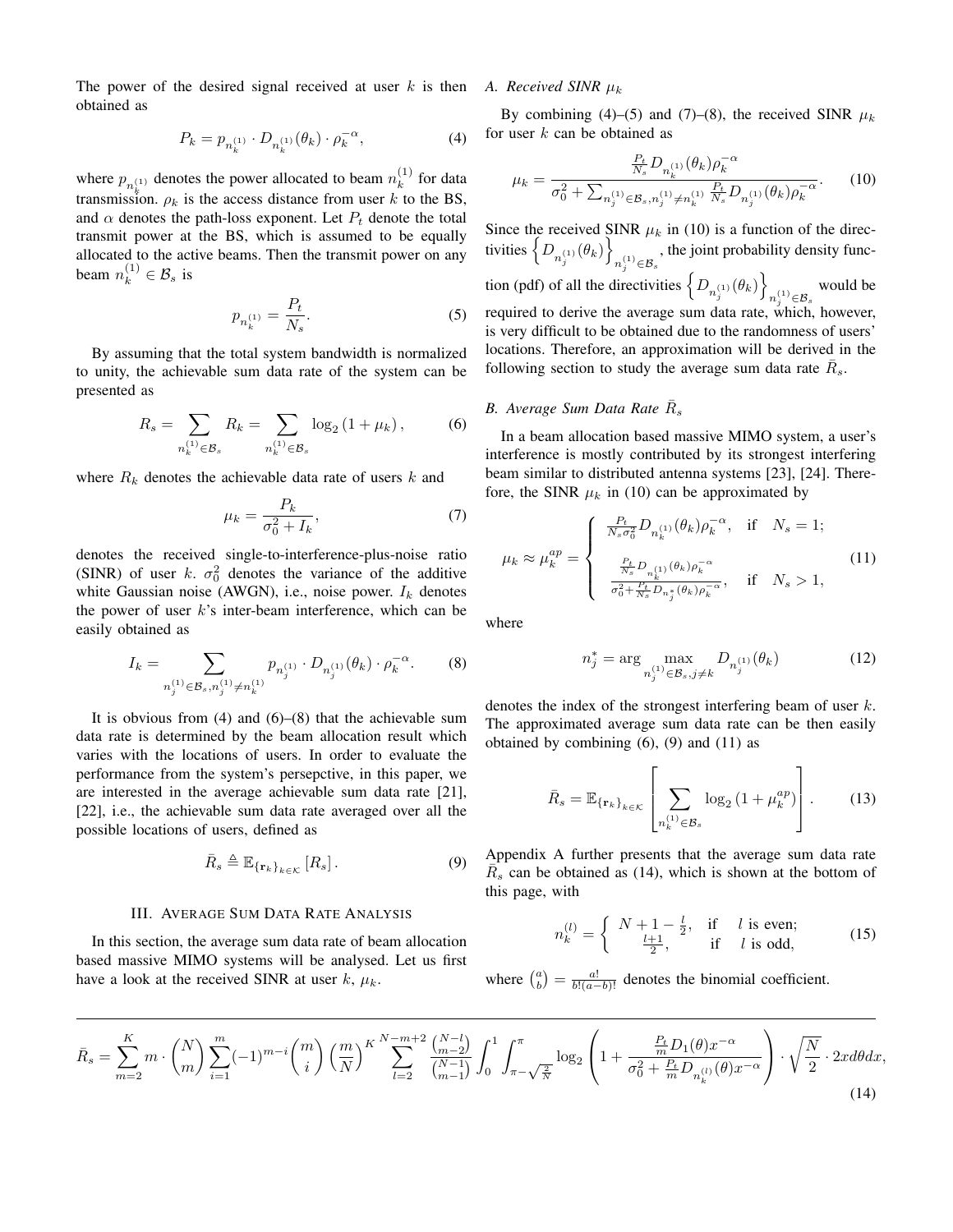

Fig. 2. Average sum data rate  $\overline{R}_s$  versus the total transmit SNR  $P_t/\sigma_0^2$ .  $\alpha = 2.2, K = 20, N = 64, 512.$ 

#### IV. SIMULATION RESULTS

Simulation results are presented in this section to demonstrate the effectiveness of the derived average sum data rate shown in (14). K users are uniformly distributed within a circular cell with radius 1. The simulated average sum data rate presented in this section is obtained by averaging over 10000 random realizations of the positions of  $K$  users.

Fig. 2 presents the simulation results of the average sum data rate  $\overline{R}_s$  versus the total transmit SNR  $P_t/\sigma_0^2$  when the number of users  $K$  is fixed at 20 and the number of beams  $N = 64, 512$ . Note that the average sum data rate  $\overline{R}_s$  is derived in (14) as an explict function of system parameters, which is also plotted in the figure for the sake of comparison. We can see from Fig. 2 that (14) serves as a good approximation of the average sum data rate  $\bar{R}_s$  regardless of the transmit SNR  $P_t/\sigma_0^2$ . As the number of beams N increases from 64 to 512, a very small rate gap can be observed when the transmit SNR  $P_t/\sigma_0^2$  is high. This is because that the average sum data rate  $\overline{R}_s$  is derived by neglecting the inter-beam interference from the non-dominant interfering beams. With a high  $P_t/\sigma_0^2$ , the system is interference-limited as shown in Fig. 2. For a larger number of beams  $N$ , there is a higher probablity that the interfering beams are far from the serving beam for a user, indicating that the variance of the interference powers received from different interfering beams becomes smaller. As a result, by only considering the dominant inter-beam interference, the numerical results of (14) are slightly higher than the simulation results.

To have a closer look at the effect of the total number of available beams  $N$  on the effectiveness of the derived average sum data rate in (14), Fig. 3 further shows both the simulation results of the average sum data rate  $\overline{R}_s$  and the numerical results of  $(14)$  with a varying number of beams N when the transmit SNR  $P_t/\sigma_0^2$  is 20dB and there are  $K=20$  users in the system. It is clearly shown in Fig. 3 that the analysis is



Fig. 3. Average sum data rate  $\bar{R}_s$  versus the number of beams N.  $\alpha = 2.2$ ,  $P_t/\sigma_0^2 = 20$ dB,  $K = 20$ .



Fig. 4. Average achievable sum data rate  $\bar{R}_s$  versus the number of users K.  $\alpha = 2.2, P_t/\sigma_0^2 = 20$ dB,  $N = 64$ .

accurate as the number of beams N increases from 32 to 1024 yet with a slightly increased gap between the analysis and the simulation results, as we expected from Fig. 2.

By fixing the number of beams  $N$  at 64, Fig. 4 further shows the simulated average sum data rate  $\overline{R}_s$  and its analytical results in  $(14)$  as the number of users K increases from 10 to 50. We can see from this figure that the average sum data rate can be well approximated by (14). Similar to Figs. 2 and 3, the analysis is slightly higher if the number of beams  $N$  is much larger than the number of users  $K$ . By contrast, when  $K$ is comparable to  $N$ , (14) is slightly lower than the simulation results due to the assumption adopted in the analysis that all the  $N$  beams have the same beam width.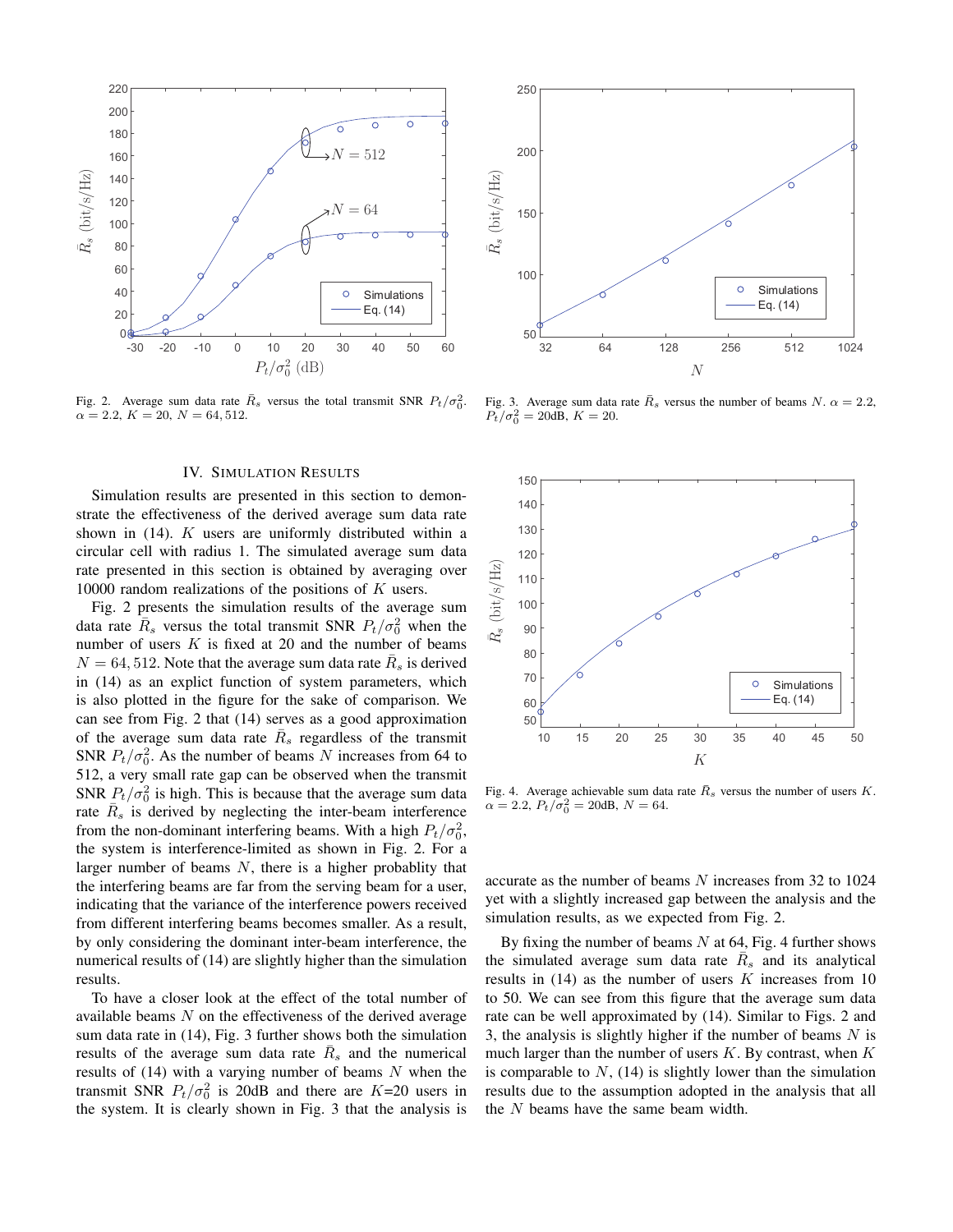#### V. CONCLUSION

This paper theorectically studied the sum data rate performance of a fixed-beam based multi-user massive MIMO system where beams are allocated to users for data transmission. As the sum data rate varies with users' positions, the sum date rate averaged over all the possible positions of users was analyzed. Specifically, the average sum data rate was derived as an explicit expression of the system parameters, i.e., the number of beams, the number of users and the available total transmit power, by only considering the strongest interfering beam and ignoring those which contribute less to the total inter-beam interference. Simulation results corroborate that the derived analytical expression provides a good approximation of average sum data rate.

### APPENDIX A DERIVATION OF (14) AND (15)

It is shown in (11) that the approximated received SINR at user k,  $\mu_k^{ap}$ , closely depends on the number of active beams  $N<sub>s</sub>$ . By substituting (11) into (13), the average sum data rate  $\overline{R}_s$  can be rewritten as

$$
\bar{R}_{s} = \mathbb{E}_{N_{s}} \left[ \mathbb{E}_{\{\mathbf{r}_{k}\}_{k \in \mathcal{K}}|N_{s}} \left[ \sum_{n_{k}^{(1)} \in \mathcal{B}_{s}} \log_{2} (1 + \mu_{k}^{ap}) |N_{s} \right] \right]
$$
\n
$$
= \mathbb{E}_{\mathbf{r}_{k}|N_{s}=1} \left[ \log_{2} (1 + \mu_{k}^{ap} |N_{s}=1) \right] \cdot \Pr\{N_{s}=1\} + \sum_{m=2}^{K} \mathbb{E}_{\{\mathbf{r}_{k}\}_{k \in \mathcal{K}}|N_{s}=m} \left[ \sum_{n_{k}^{(1)} \in \mathcal{B}_{s}} \log_{2} (1 + \mu_{k}^{ap}) |N_{s}=m \right]
$$
\n
$$
\cdot \Pr\{N_{s}=m\}, \tag{A.1}
$$

where  $Pr\{N_s = m\}$  is the probability mass function (pmf) of the number of activated beams  $N_s$ . With K users uniformly distributed within the cell and  $N$  available fixed beams, the pmf  $Pr{N_s = m}$  is given by [11]

$$
\Pr\{N_s = m\} = \binom{N}{m} \sum_{i=j}^{m} (-1)^{m-j} \binom{m}{j} \left(\frac{m}{N}\right)^K, \quad \text{(A.2)}
$$

where  $\binom{a}{b} = \frac{a!}{b!(a-b)!}$  denotes a binomial coefficient. By combining  $(A.1)$ – $(A.2)$  and  $(11)$ , we have

$$
\bar{R}_{s}^{ub} \stackrel{N \gg 1}{\approx} \sum_{m=2}^{K} \Pr\{N_{s} = m\}.
$$
\n
$$
\mathbb{E}_{\{\mathbf{r}_{k}\}_{k \in \mathcal{K}}|N_{s} = m} \left[ \sum_{n_{k}^{(1)} \in \mathcal{B}_{s}} \log_{2} \left( 1 + \frac{\frac{P_{t}}{m} D_{n_{k}^{(1)}}(\theta_{k}) \rho_{k}^{-\alpha}}{\sigma_{0}^{2} + \frac{P_{t}}{m} D_{n_{j}^{*}}(\theta_{k}) \rho_{k}^{-\alpha}} \right) \right].
$$
\n(A.3)

For user k located at  $\mathbf{r}_k = (\rho_k, \theta_k)$ , let

$$
D_{n_k^{(1)}}(\theta_k) \ge D_{n_k^{(2)}}(\theta_k) \cdots \ge D_{n_k^{(l)}}(\theta_k) \cdots \ge D_{n_k^{(N)}}(\theta_k)
$$
\n(A.4)



Fig. 5. Illustration of the angle of beam 1's main direction,  $\theta_1^{max}$ .

denote the order statistics obtained by sorting the directivities  $D_1(\theta_k), D_2(\theta_k), \cdots, D_N(\theta_k)$  of N beams for user k, where  $n_k^{(l)}$  $\lambda_k^{(t)}$  denotes user k's lth best beam with the lth largest directivity. In particular, beam  $n_k^{(1)}$  $\binom{1}{k}$  is allocated to user k for its data transmission, and the index of the strongest interfering beam for user k,  $n_j^*$ , is given by

$$
n_j^* = n_k^{(l^*)},
$$
\n(A.5)

with

$$
l^* = \min_{n_k^{(l)} \in \mathcal{B}_s, l \neq 1} l.
$$
 (A.6)

Given the number of active beams  $N_s$ , it is obvious that  $2 \leq$  $l^* \leq N - N_s + 2$ . By forming a massive number of N fixed beams using the Butler method, each beam approximately has identical shape. Without loss of generality, let us assume that beam 1 is allocated to the reference user  $k$ , i.e.,

$$
n_k^{(1)} = 1,\t(A.7)
$$

and is located within the angular range between the main direction of beam 1,  $\theta_1^{max}$ , and  $\pi$  with

$$
\theta_1^{max} \le \theta_k \le \pi,\tag{A.8}
$$

as illustrated in Fig. 5, where

$$
\theta_1^{max} = \arg\max_{\theta} D_1(\theta). \tag{A.9}
$$

By combining  $(1)$ – $(2)$  and  $(A.9)$ , it can be obtained that

$$
\theta_1^{max} = \arccos\left(-1 + \frac{1}{N}\right)^N \gtrapprox^1 \pi - \sqrt{\frac{2}{N}}.\tag{A.10}
$$

As  $\theta_1^{max} \leq \theta_k \leq \pi$ , according to (A.7), we have

$$
n_k^{(l)} = \begin{cases} N+1-\frac{l}{2}, & \text{if } l \text{ is even;}\\ \frac{l+1}{2}, & \text{if } l \text{ is odd.} \end{cases}
$$
 (A.11)

By combining  $(A.3)$ ,  $(A.5)$ – $(A.8)$  and  $(A.10)$ , the average sum data rate  $\overline{R}_s$  can be obtained as (A.12), shown at the top of the next page.

It is clear from (A.12) that the average sum rate  $\bar{R}_s$  is a function of the pdfs of user k's polar coordinates,  $f_{\rho_k}(x)$ and  $f_{\theta_k}(\theta)$ , and the conditional pmf of  $l^*$ ,  $Pr\{l^* = l | N_s\}$ , given the number of allocated beams  $N<sub>s</sub>$ . As each beam has approximately identical width in a massive MIMO system where the number of beams is very large, each interfering user